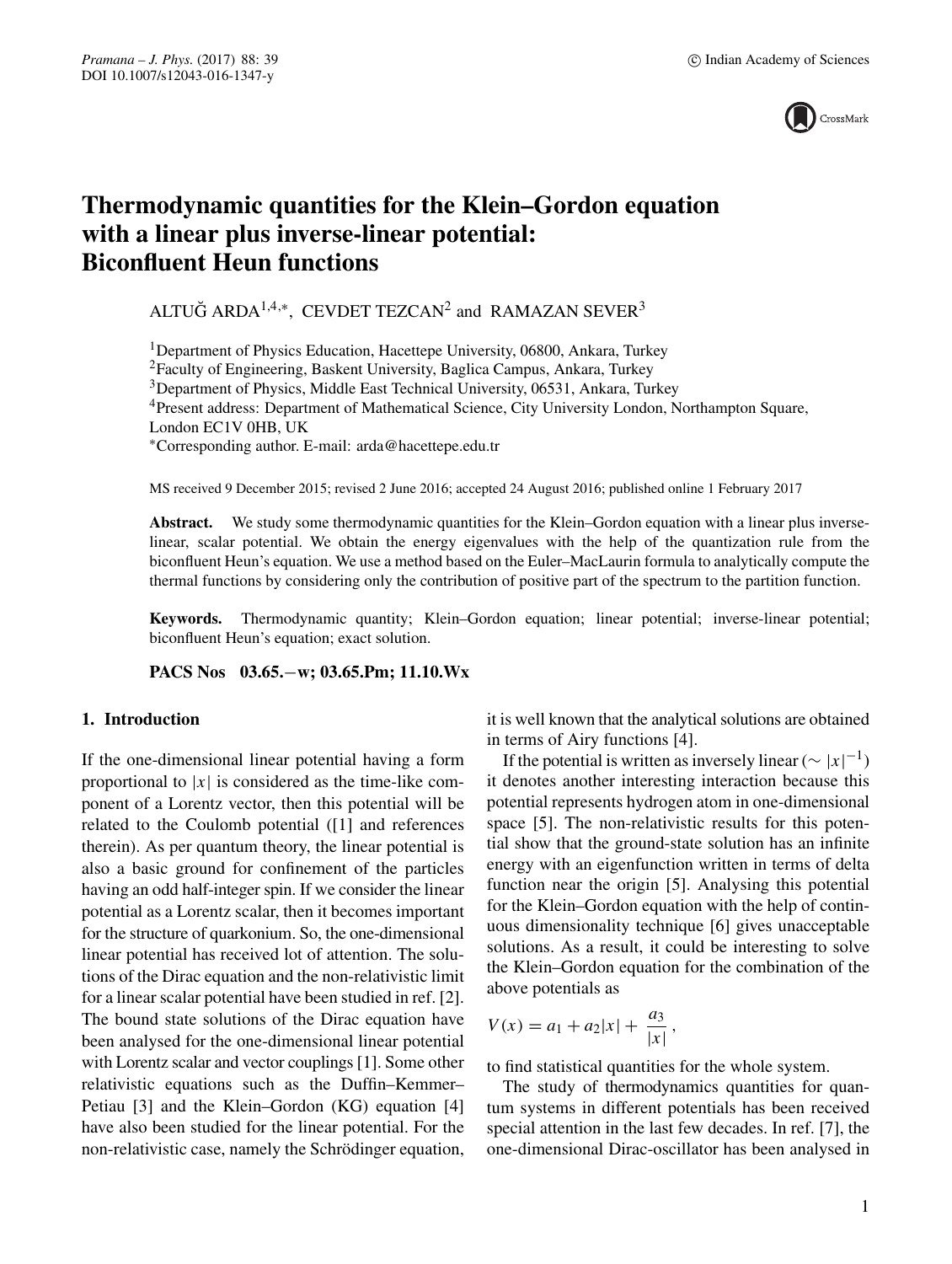a thermal bath, and then the three-dimensional case has been computed in ref. [8]. The Dirac/Klein–Gordon oscillators have been analysed in thermodynamics point of view by using a different method in ref. [9]. The Dirac equation on graphene has been solved to study the thermal functions in ref. [10]. The noncommutative effects on thermodynamic quantities have also been discussed on graphene in [11,12]. The spinone DKP oscillator has been analysed for the statistical functions by taking into account the non-commutative effects with an external magnetic field [13]. In ref. [14], the thermodynamic properties of a harmonic oscillator plus an inverse square potential have been studied within the non-relativistic region.

The paper is organized as follows. In §2, we study the bound-state solutions of the Klein–Gordon equation for the above potential with the help of the quantization condition giving the biconfluent Heun's equation. We shall see that the results reveal an energy eigenvalue equation which is independent of the potential parameter  $a_1$ . In §3, the partition function,  $Z(\beta)$ , is computed by using the Euler–MacLaurin formula in terms of a dimensionless parameter  $\bar{m}$  by restricting ourselves to the case where only the particle–particle interactions appear. For this case, the partition function does not involve a sum over the negative energy states [15]. We search then for the other thermal quantities such as the free energy, the mean energy, and the specific heat numerically. In §4, conclusions are given.

#### **2. The bound states**

The time-independent one-dimensional Klein–Gordon equation with scalar,  $V_S(x)$ , and vector,  $V_V(x)$ , potentials reads as [16]

$$
\left\{-\frac{d^2}{dx^2} + Q^2[mc^2 + V_S(x)]^2 - Q^2[V_V(x) - E]^2\right\}\psi(x) = 0,
$$
\n(1)

where  $Q = 1/\hbar c$ , c is the speed of light, m is the rest mass, and  $E$  is the energy. Here, the vector potential  $V_V(x) = 0$ , and the scalar part is given as above. So, we have

$$
\frac{d^2\psi(x)}{dx^2} - Q^2 \left[ (mc^2 + a_1)^2 + 2a_2a_3 + 2a_3(mc^2 + a_1) \frac{1}{|x|} + \frac{a_3^2}{x^2} + 2a_2(mc^2 + a_1)|x| - a_2^2x^2 \right] \psi(x)
$$
  
=  $-Q^2E^2\psi(x)$ . (2)

By defining a new variable  $y = \sqrt{Qa_2}|x|$ , and using the abbreviations

$$
\varepsilon_1 = \frac{Q}{a_2} [E^2 - (mc^2 + a_1)^2 - 2a_2 a_3],
$$
  
\n
$$
A_1 = -2Q a_3 (mc^2 + a_1) \sqrt{\frac{Q}{a_2}},
$$
  
\n
$$
A_2 = -Q^2 a_3^2, \quad A_3 = -2 \sqrt{\frac{Q}{a_2}} (mc^2 + a_1),
$$
\n(3)

we have

$$
\frac{d^2\psi(y)}{dy^2} + \left(\varepsilon_1 + \frac{A_1}{y} + \frac{A_2}{y^2} + A_3y - y^2\right)\psi(y) = 0.
$$
\n(4)

In order to get a more suitable form for eq. (4) we write the wave function as

$$
\psi(y) = |y|^p e^{-qy^2 - ry} \phi(y),
$$
\n(5)

with

$$
p = \frac{1}{2} + \frac{1}{2}\sqrt{1 - 4A_2} \,. \tag{6}
$$

Now substituting eq. (5) into eq. (4), the resulting equation reads as

$$
y\phi''(y) + (2p - 2ry - 4qy^{2})\phi'(y)
$$
  
+ [(-4pq + r<sup>2</sup> + ε<sub>1</sub>)y - (2pr - a<sub>1</sub>)] $\phi(y) = 0.$  (7)

This equation is the biconfluent Heun's differential equation having a general form [17]

$$
\xi u''(\xi) + (1 + c_1 - c_2 \xi - 2\xi^2) u'(\xi)
$$
  
+ 
$$
\left\{ (c_3 - c_1 - 2)\xi - \frac{1}{2} [c_4 + c_2 (1 + c_1)] \right\} u(\xi) = 0,
$$
  
(8)

with solutions the so-called biconfluent Heun functions, HB

$$
\phi(y) \sim HB\left(\sqrt{1-4A_2}, 2Q\sqrt{a_2}(mc^2 + a_1),\right.\
$$

$$
1 + \gamma^2 + \varepsilon_1, \frac{4Q^2a_3}{\sqrt{Qa_2}}(mc^2 + a_1), y\right). \tag{9}
$$

The biconfluent Heun's equation has many applications in different fields to find the quantization condition and the wave functions for the system under consideration [18–21]. The general solution of this equation can be computed by using the Frobenius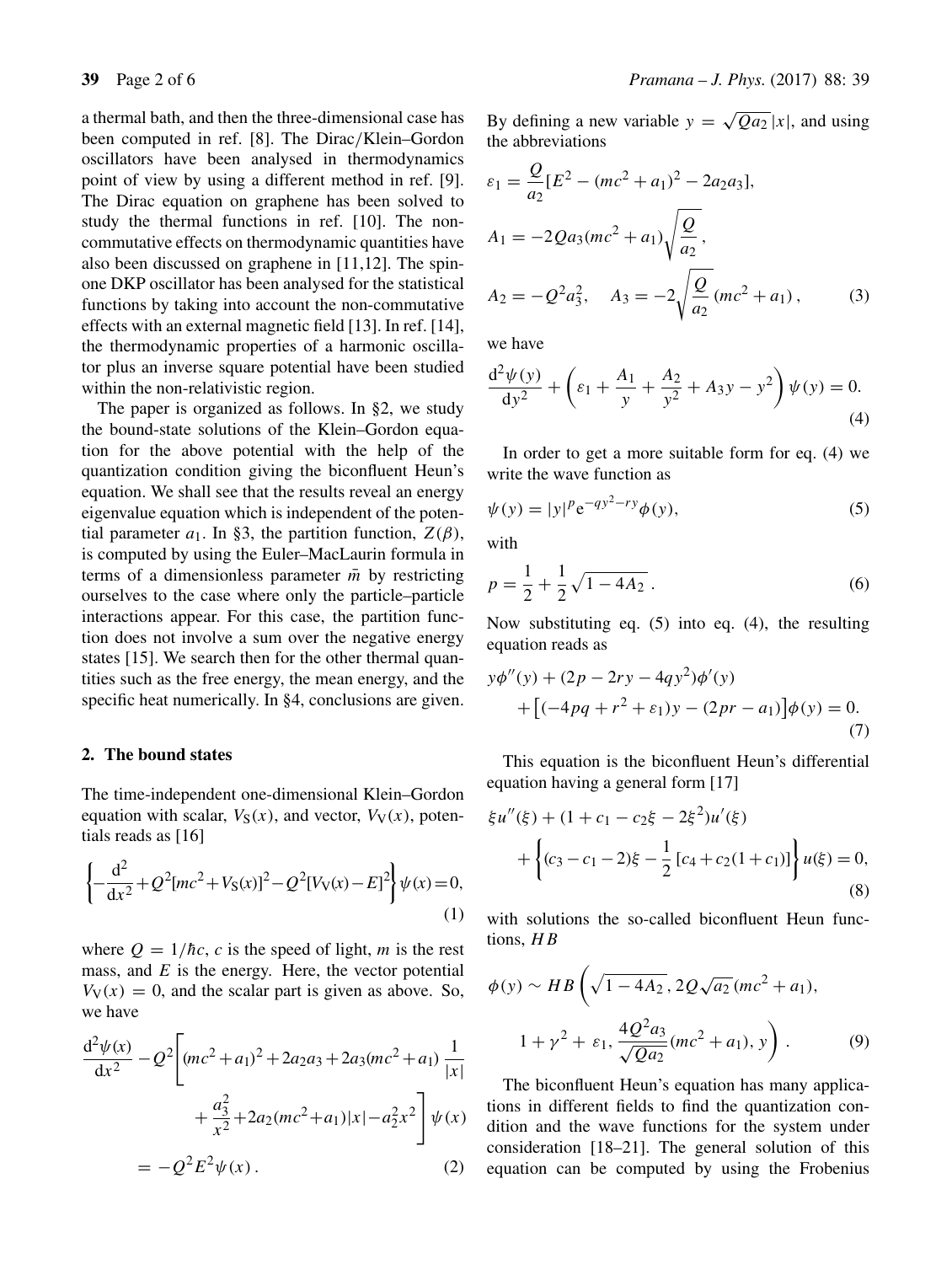methods, and the biconfluent Heun series results in a polynomial form of degree  $n$  when [18]

$$
\varepsilon_1 + \frac{1}{4}A_3^2 - 2p = 2n,\tag{10}
$$

with  $n = 0, 1, 2, \ldots$  By using eq. (3), we obtain the bound states of the system

$$
E_n^2 = 2a_2a_3 + \frac{a_2}{Q}(2n + 1 + \sqrt{1 + 4Q^2a_3^2}),\tag{11}
$$

with the eigenfunctions

$$
\psi(y) \sim |y|^{\frac{1}{2} + \frac{1}{2}\sqrt{1 - 4A_2}} e^{\frac{1}{2}(A_3 y - y^2)} \times HB\left(\sqrt{1 - 4A_2}, 2Q\sqrt{a_2}(mc^2 + a_1),\right.
$$
  

$$
1 + \gamma^2 + \varepsilon_1, \frac{4Q^2 a_3}{\sqrt{Q a_2}}(mc^2 + a_1), y\right).
$$
 (12)

In figure 1, we present plots of some eigenfunctions for different quantum numbers. In addition, last two equations make it possible to handle the single-particle level density defined basically as the number of energy levels in the energy interval  $dE$  [22], that is,

$$
\rho(E) = \frac{\mathrm{d}E}{\mathrm{d}n},\tag{13}
$$

which gives, for the system under consideration,

$$
\rho(E) = \frac{Q}{a_2} \sqrt{E},\tag{14}
$$

where it is clearly seen that the level density depends on the strength of linear and inverse-linear parts of the potential.

In order to have an equation with the same dimensions in the left- and right-hand sides in (11), let us denote the quantity  $a_2a_3$  as  $\varepsilon^2$  in the rest of the computation which makes it possible to write eq. (11) more clearly as

$$
E_n = \mp \varepsilon \sqrt{2 + q^{-1}(2n + 1 + \sqrt{1 + 4q^2})}
$$
 (15)

where the dimensionless parameter  $q = Qa_3$ . In the next section, we compute the thermal functions in terms of a dimensionless parameter  $\bar{m}$  written with the help of  $\varepsilon$ .

# **3. The thermodynamic quantities**

The partition function given as a summation over all the quantum states can be written as [7]

$$
Z(\beta) = \sum_{n=0}^{\infty} e^{-(E_n - E_0)\beta} = e^{\beta E_0} \sum_{n=0}^{\infty} e^{-\beta \varepsilon \sqrt{\sigma_1 n + \sigma_2}}, (16)
$$



**Figure 1.** Some eigenfunctions given in (12) when  $a_1 =$  $a_2 = a_3 = 0.1$ ,  $m = 0.5$  ( $\hbar = c = 1$ ). (**a**) The eigenfunction for  $n = 0$ , (**b**) the eigenfunction for  $n = 5$  and (**c**) the eigenfunction for  $n = 10$ .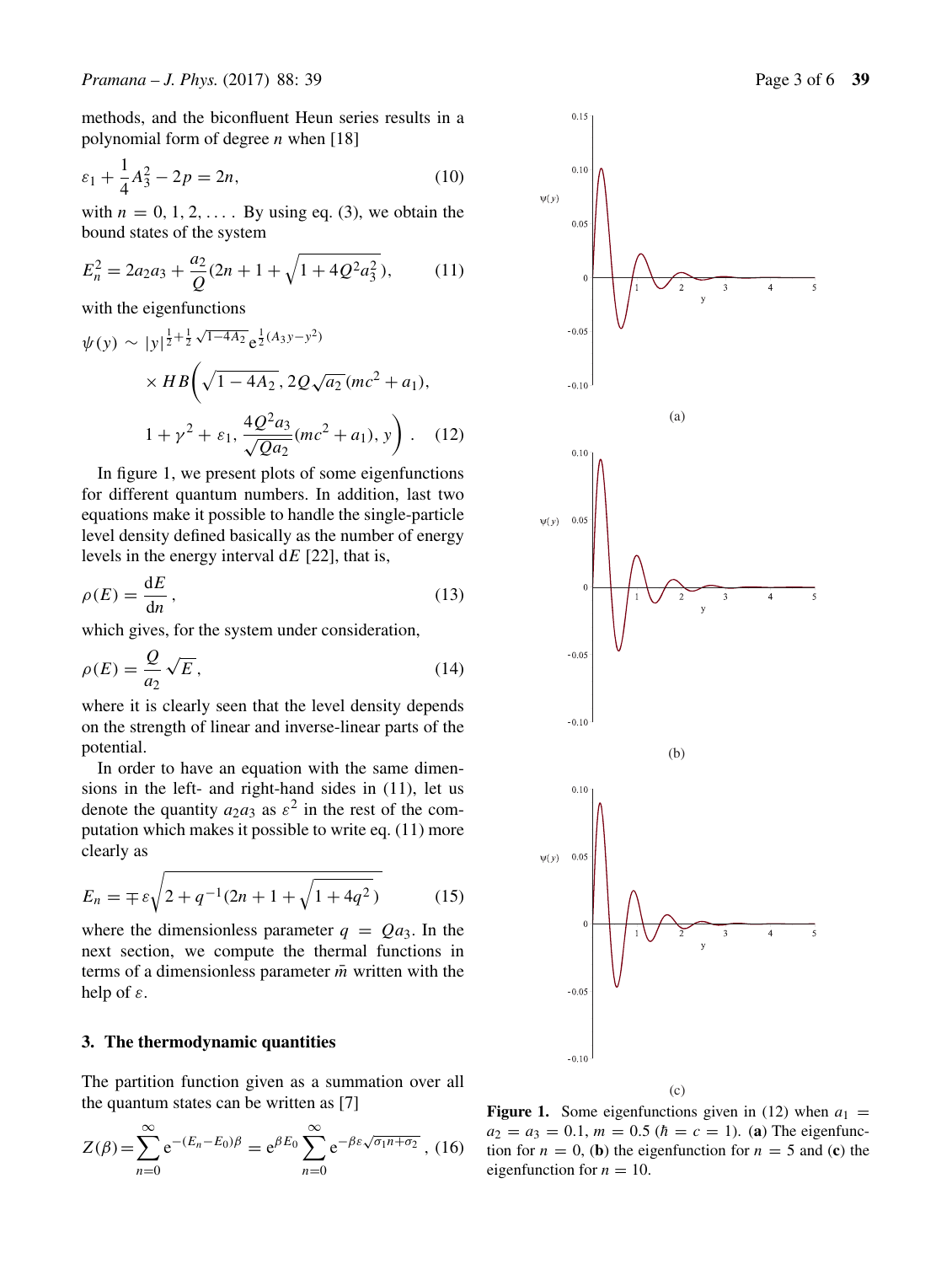where  $\beta = 1/k_B T$ ,  $k_B$  being the Boltzmann constant,  $T$  is the temperature in Kelvin with the constants  $\sigma_1 = 2/q$  and  $\sigma_2 = 2 + (1/q)(1 + \sqrt{1 + 4q^2})$ . We tend to compute the following thermal quantities such as the free energy, the mean energy, and the specific heat written in terms of the partition function:

$$
F(\beta) = -\frac{1}{\beta} \ln Z(\beta),
$$
  
\n
$$
U(\beta) = -\frac{\partial}{\partial \beta} \ln Z(\beta),
$$
  
\n
$$
C(\beta) = -k_{\text{B}}\beta^2 \frac{\partial}{\partial \beta}U(\beta).
$$
\n(17)

The following integral equation [7,8]

$$
\int_0^\infty e^{-\beta_1\sqrt{\beta_2 n + \beta_3}} dn = \frac{2}{\beta_1^2 \beta_2} e^{-\beta_1\sqrt{\beta_3}} (1 + \beta_1\sqrt{\beta_3}),
$$
\n(18)

shows that the partition function in eq. (16) is convergent. The result in eq. (18) makes it possible to compute the partition function with the help of the Euler–MacLaurin formula

$$
\sum_{n=0}^{\infty} f(n) = \frac{1}{2} f(0) + \int_0^{\infty} f(x) dx
$$

$$
- \sum_{i=1}^{\infty} \frac{1}{(2i)!} B_{2i} f^{(2i-1)}(0), \tag{19}
$$

where  $B_{2i}$  are the Benoulli numbers,  $B_2 = 1/6$ ,  $B_4 =$  $-1/30, \ldots$  [7,8]. Up to  $i = 2$ , eq. (16) with the help of (13) gives the partition function of the system written in a dimensionless parameter  $\beta \varepsilon = 1/\overline{m}$  as

$$
Z(\bar{m}) = \frac{1}{2} + \frac{2\bar{m}^2}{\sigma_1} \left( 1 + \frac{\sqrt{\sigma_2}}{\bar{m}} \right) + \frac{\sigma_1}{24\bar{m}\sqrt{\sigma_2}} - \frac{\sigma_1^3}{5760\bar{m}\sigma_2^{5/2}} \left( 3 + 3\frac{\sqrt{\sigma_2}}{\bar{m}} + \frac{\sigma_2}{\bar{m}^2} \right). \tag{20}
$$

We observe that the thermodynamic quantities in eq. (17) depend on the parameter  $q$  including the potential parameter. So, we give our numerical results as the variation of thermodynamic quantities vs. temperature for three different values of q, namely,  $q = 0.5$ ,  $q = 1.0$ and  $q = 1.5$ , in figures 2–4. Figure 2 shows that the Helmholtz free energy increases with increasing values of  $q$ . In figure 3, we see that the effect of  $q$  on the mean energy is more apparent for nearly low temperatures. On the other hand, the plots for different  $q$ -values for the mean energy are close to each other. We give the variation of specific heat according to the temperature in figure 4 where it has an upper value when the temperature increases.

Now we give results briefly for the thermal functions for high temperatures which correspond to  $\beta \ll 1$ . For this case, eq. (20) gives the results

$$
Z(\bar{m}) \sim \frac{2\bar{m}^2}{\sigma_1} \sim \bar{m}^2 Q a_3,
$$
  
\n
$$
U(\bar{m}) \sim 2\bar{m},
$$
  
\n
$$
C(\bar{m}) \sim 2,
$$
\n(21)

where the upper limit for the specific heat can be seen clearly in figure 4.



**Figure 2.** The variation of free energy for the present potential vs.  $\bar{m}$ .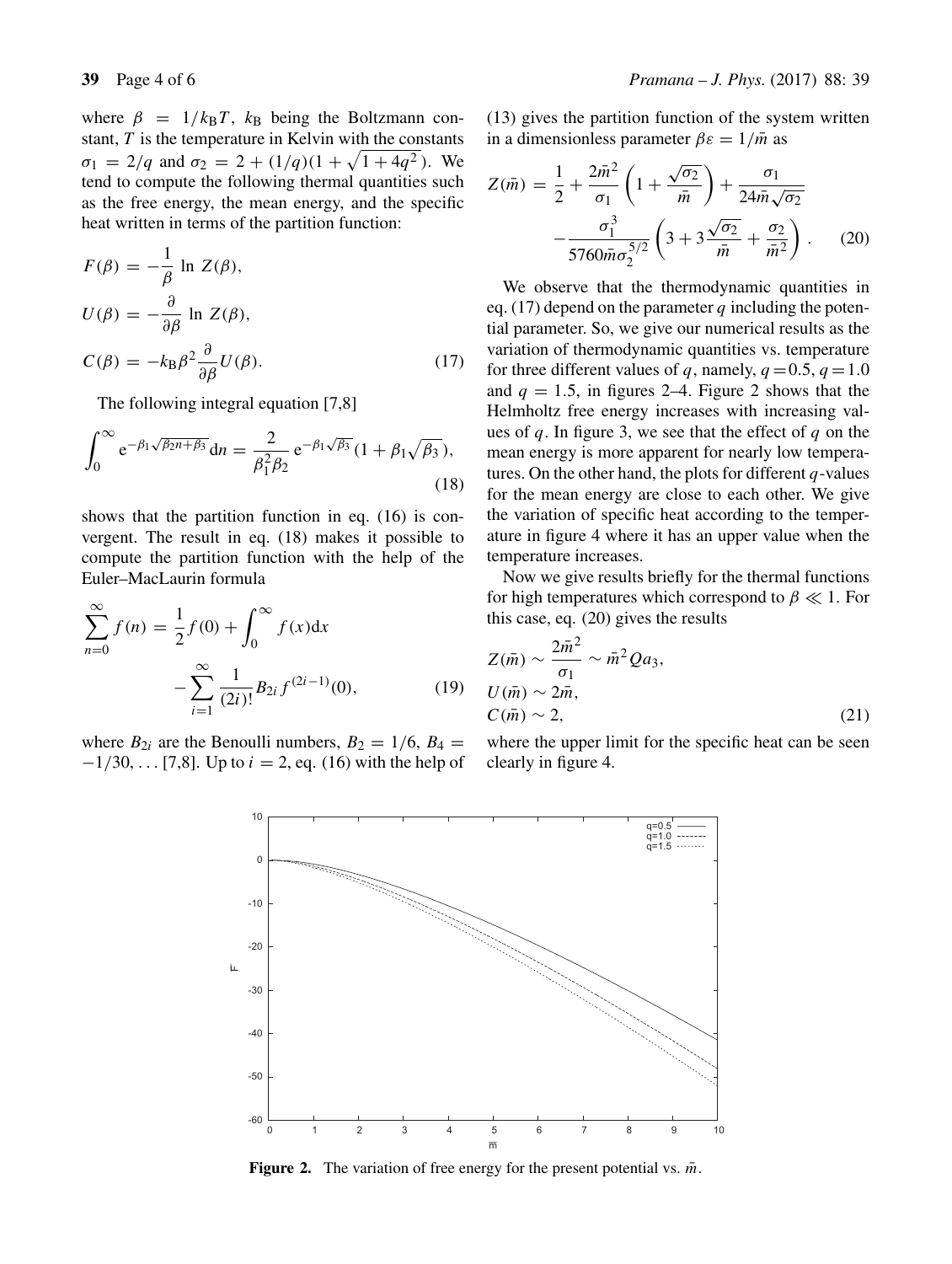

**Figure 3.** The variation of mean energy for the present potential vs.  $\bar{m}$ .



**Figure 4.** The variation of specific heat for the present potential vs.  $\bar{m}$ .

Studying the partition function in eq. (20) according to the potential parameters shows that the descent contribution, which is inverse-linear, comes from the part of the potential proportional to  $|x|$ . The other part of the potential proportional to  $1/|x|$  gives a weaker contribution, which is linear in some terms and inverselinear in others. On the other hand, eq. (21) shows that only the potential parameter  $a_2$  gives an inverse-linear contribution to partition function for low temperature while both parameters  $a_2$  and  $a_3$  give an inversesquared contribution to the mean energy for high temperature.

### **4. Conclusions**

We have obtained the thermodynamic quantities for the Klein–Gordon equation with a linear plus inverselinear potential by using the quantization condition appeared in biconfluent Heun's equation. The variation of a few eigenfunctions vs. *y* has been given in a figure, and the single-particle level density analysed briefly. The thermodynamic quantities such as the free energy, the mean energy, and the specific heat have been computed by a method based on the Euler– MacLaurin formula. We have obtained the variation of